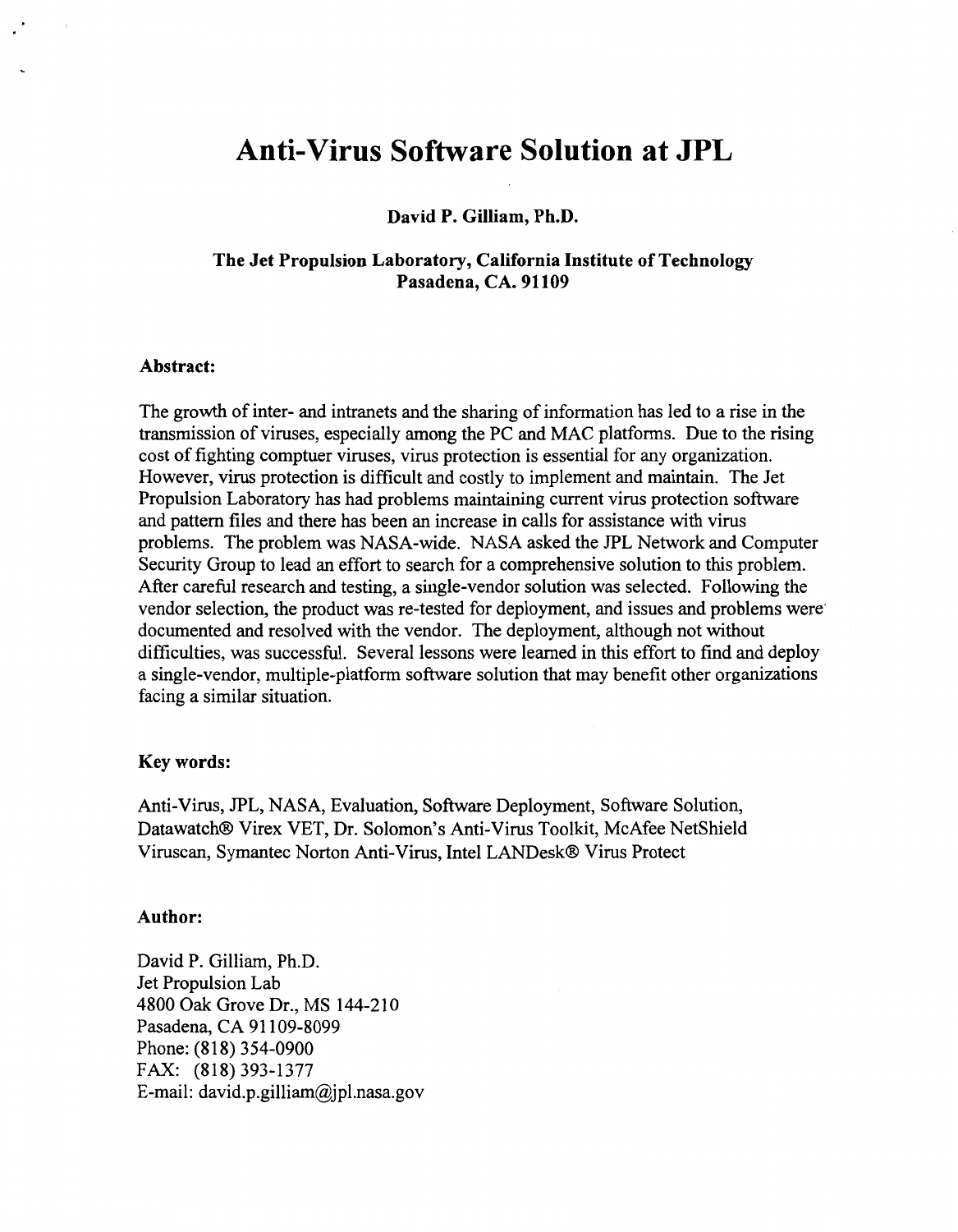# **Anti-Virus Software Solution at JPL**

### **Abstract**

The growth of inter- and intranets and the sharing of information has led to a rise in the transmission of viruses, especially among the PC and MAC platforms. Due to the rising cost of fighting comptuer viruses, virus protection is essential for any organization. However, virus protection is difficult and costly to implement and maintain. The Jet Propulsion Laboratory has had problems maintaining current virus protection software and pattern files and there has been an increase in calls for assistance with virus problems. The problem was NASA-wide. NASA asked the JPL Network and Computer Security Group to lead an effort to search for a comprehensive solution to this problem. After careful research and testing, a single-vendor solution was selected. Following the vendor selection, the product was re-tested for deployment, and issues and problems were documented and resolved with the vendor. The deployment, although not without difficulties, was successful. Several lessons were learned in this effort to find and deploy a single-vendor, multi-platform software solution which may be of benefit to other organizations facing a similar situation.

#### **Background**

#### 1. Multi-vendor, multi-platform problem

Maintaining current virus protection software and pattern updates is a monumental problem for any large organization, especially when the organization supports multiple platforms and operating systems (Os's). The training of helpdesk personnel to support the software on the different platforms is a major cost in dollars and time. In the past, vendors have provided solutions for a single platform. Today vendors are attempting to provide solutions across platforms as seen by Dr. Solomon's recent acquisition of Datawest's Virex.

Traditionally, the Jet Propulsion Lab (JPL) allows and supports multiple *OS'S* and platforms. There are approximately 10,000 Personal Computers (PC) and Macintosh (MAC) worstations, and over 600 Novel1 and Windows NT servers. In addition, there are numerous unix workstations and servers of varying kinds, mid-range, mainframes and super computers. The decision as to what type of hardware and software to purchase for these systems traditionally has been left up to the individual organizations and projects based on their particular requirements. However, JPL has been moving to standardize its micro computer hardware, *OS'S* and core software.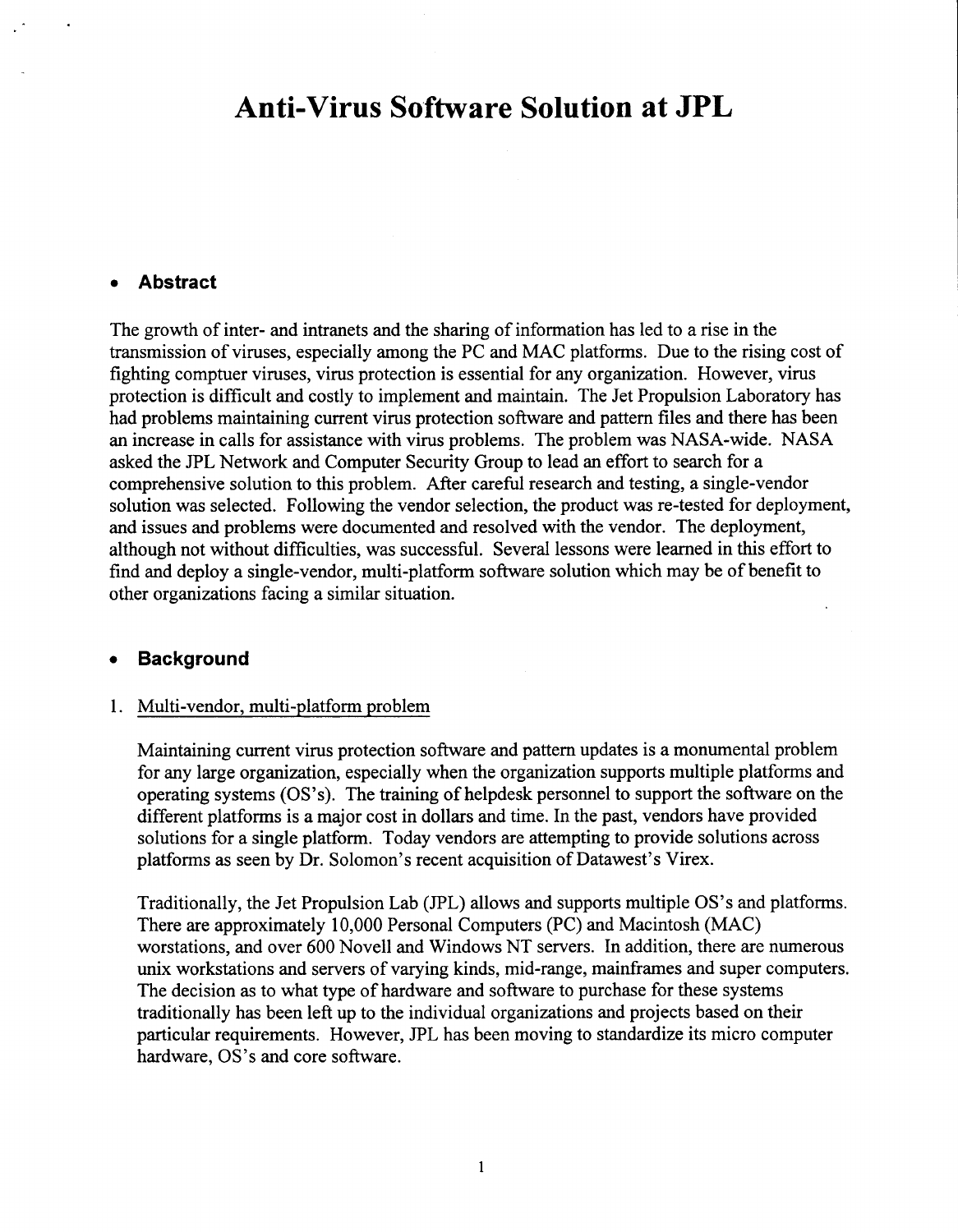One major component of standardization is in the area of virus protection software. JPL had a variety of anti-virus software for the different platforms and OS'S and a number of systems, including servers, had no protection at all. Virus protection was left up to the users or System Administrators (SAs) to make sure that their systems were protected. The Network and Computer Security (NCS) Group had one full-time and two part-time personnel assisting users and SAs with virus assistance calls.

#### 2. Lack of consistent knowledge-base and regular updates

At JPL, calls for assistance with viruses continued to increase, SAs needed assistance for installing and maintaining anti-virus software on their servers. A knowledge-base for the various anti-virus products was not available making assistance in installing, configuring and troubleshooting anti-virus software difficult and time-consuming. JPL was in a reactive mode of operation. Throwing more personnel at handling the virus calls was deemed only a temporary, quick-fix solution. What really was needed was a good pro-active solution.

#### **3.** Need for single-vendor solution across PC and MAC platforms

The number of NT servers being deployed at JPL increased steadily during the past three years. JPL had no supported anti-virus software for them. There were also problems with maintaining updates for the supported anti-virus software on the other systems. A comprehensive solution for the PC and MAC workstation and server platforms was needed to alleviate the growing problem, especially installing and maintaining current anti-virus software and pattern files. The problem was also a NASA-wide issue, and the JPL NCS . Group was asked to lead the effort to find, if possible, a single-solution package, compatible with NASA usage at no additional cost. Searching for a comprehensive product was difficult. Even more difficult was the planning for a major deployment of the anti-virus software for more than 10,000 micro computers and 600 servers.

## *0* **Evaluating** & **Selecting a Cross-Platform Product**

#### 1. Search for a single-vendor solution

The NCS Group evaluated the needs of the JPL and NASA communities for virus protection. Requirements were developed and major anti-virus software vendors were contacted describing the requirements. Vendor packages that met the general requirements were selected for evaluation: The primary vendors were: Virex/VET Anti-Virus by Datawatch® (Version9.4.1); Dr. Solomon's Anti-Virus Toolkit (Version 1.07); Intel LANDesk® Virus Protect; McAfee Netshield/Viruscan; Symantec Norton Anti-virus (Version 2.0).

Four products made it to the final evaluation for DOS/Windows and MAC: Datawatch® Virex and VET, McAfee Viruscan, Dr. Solomon's Anti-Virus Toolkit, and Symantec Norton Anti-Virus. Three products made it to the final evaluation for the servers: Symantec Norton Anti-Virus, McAfee Netshield, and Intel LANDesk® Virus Protect.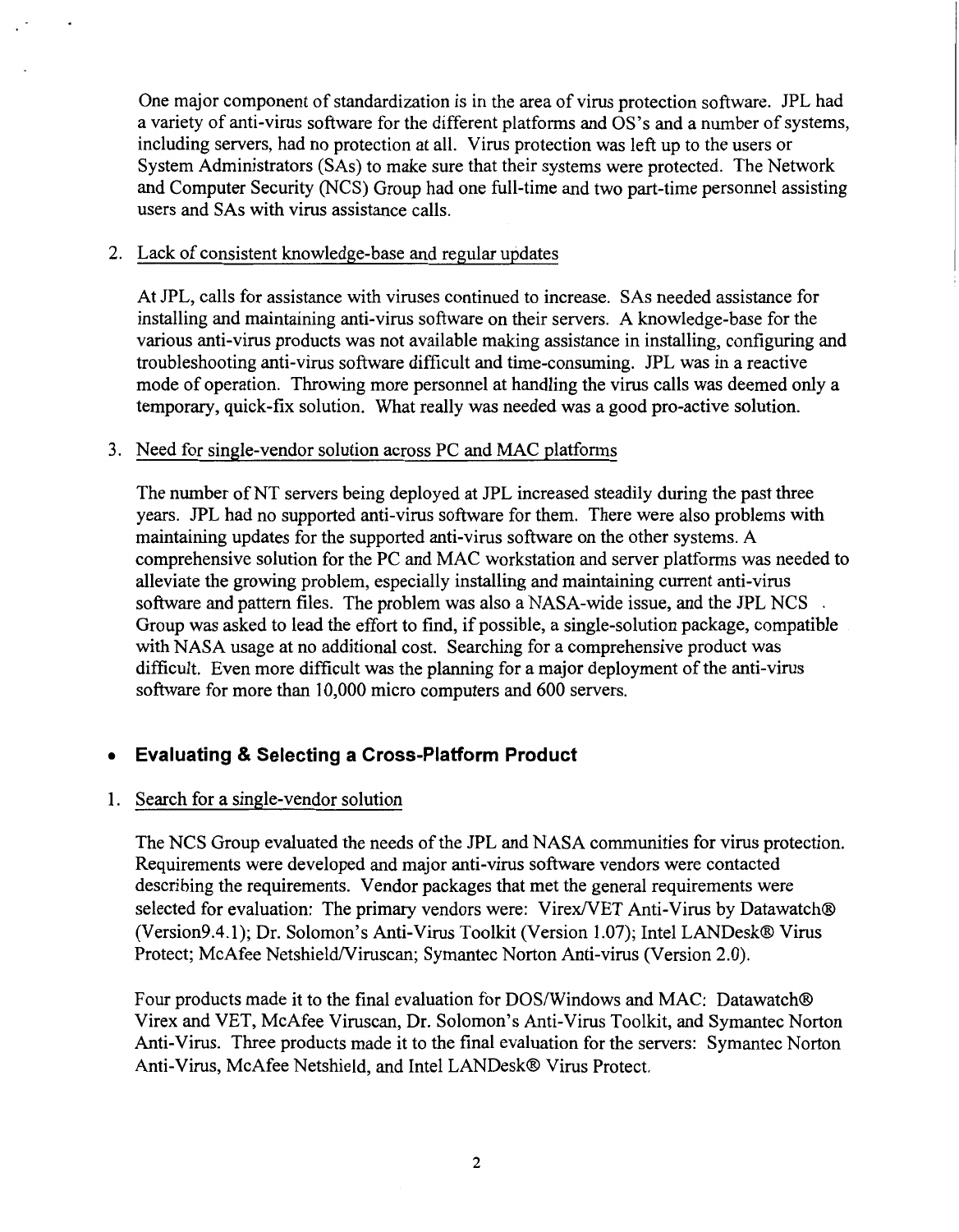#### 2. Evaluation criteria

The evaluation was based on the criteria and weighting shown in the *Appendix.* The evaluation included multiple platform support, regular update procedures (including live update capabilities), on-going development, helpdesk support, scanning capability against a set of known viruses to determine error rate detection, cleaning, responding to system infection, scan rates, memory requirements, etc. The primary categories and weighting were: Performance-40%, Reliability-20%, Maintainability-20% and Costs-20%. **A** lab was set up on **a** self-contained network which included Novel1 3.12, Windows NT 4.0 SP3+ server, Windows 95, Windows3.x/DOS, and a PowerMac **8** 100 OS 7.5. Testing was performed against specified criteria on a stand-alone network. The final results were:



# **Evalution Results**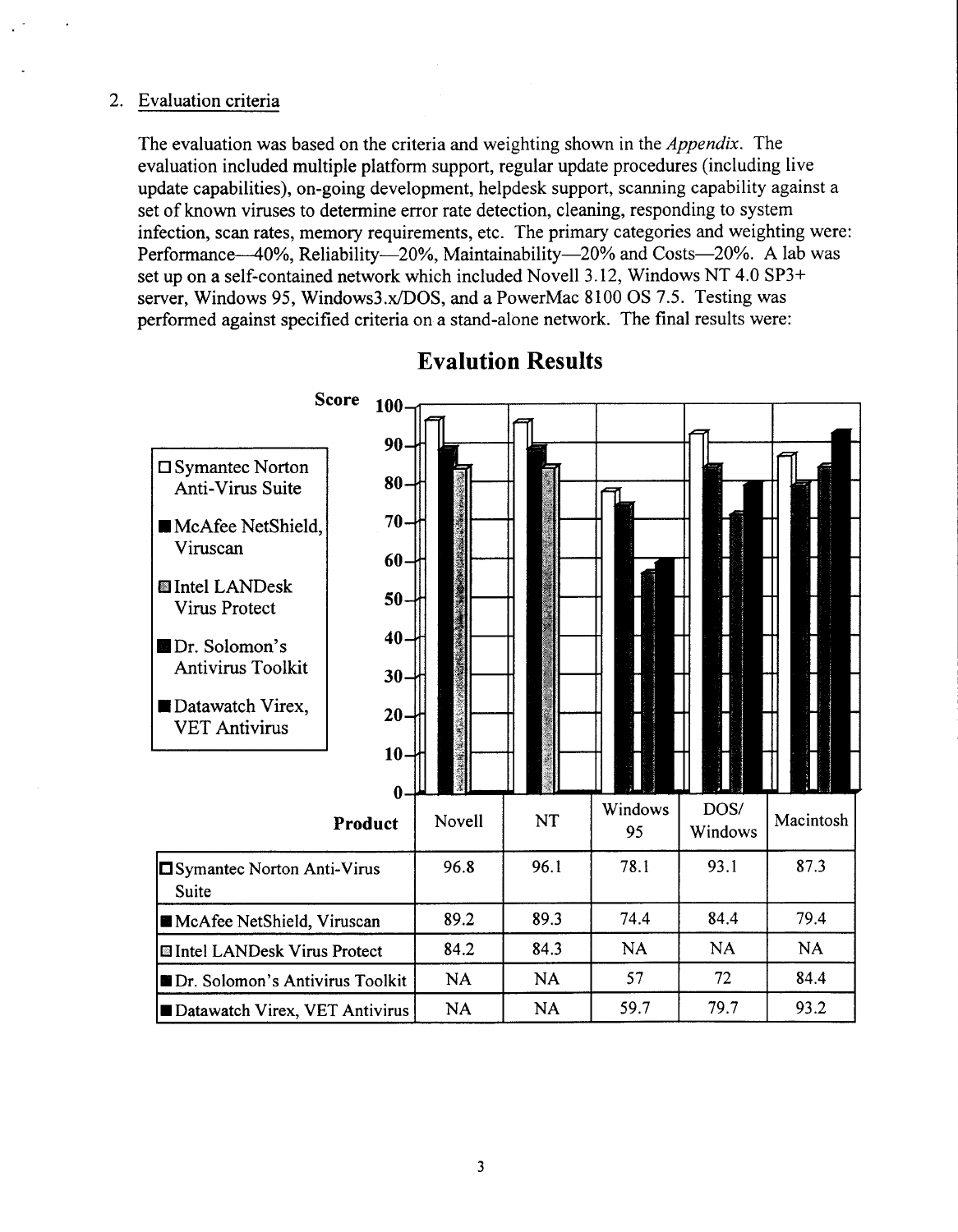Symantec Norton Anti-Virus Suite scored the highest in all categories except for the MAC platform where Datawatch Virex scored the highest. Since the scores between Symantec and Datawatch were close on the MAC platform and a single-solution vendor for anti-virus was preferred, the Symantec product was selected as the best choice for the JPL and NASA environments on the PC and MAC workstation and server platforms.

#### 3. Some general comments

#### **Intel LanDesk:**

a) The package does not maintain its own activity logs. If a large number of viruses are discovered on an NT server, it can quickly fill up the NT logs. Any activity occurring after the log is full will not be recorded until the Administrator clears the application log. b) The package supports the Simple Network Management Protocol (SNMP). c) The package provides the option of executing a program upon a virus alert. d) The package only offers workstations protection if they are logging into a Server that is protected.

#### **McAfee Vhsield:**

a) The auto autoupdate feature requires the writing of a script (Symantec performs this operation with a push of a button). b) The Product Support Group can be reached easily by email. c) On a server, the product gives the option of executing a program once a virus is detected. It also allows the assigning of priorities to alerts. d) The product supports SNMP.

#### **Symantec Norton Anti-virus:**

a) The product can monitor floppy disks when working with them, including the scanning of the disk on shutdown if it is left in the drive. b) Symantec provides relay of alerts via email or a server setup to centrally process all alerts. c) The product always makes backup files before attempting a repair. d) It provides an automatic live update feature that monthly updates pattern files. It also allows modification of the update host file to access another update site. The live update proxy server function, however, does not work with firewalls.

#### **Datawatch VET Antivirus and Dr. Solomon's Anti-Virus Toolkit:**

These two products were management packages for workstation anti-virus software and not true Server products. They manage the installation and updating of anti-virus software on Windows 3.x, Windows 95, and Windows NT workstations with the intent that if the workstations can be kept clean, then the Server will be safe. In a homogeneous environment such an assumption would be safe. However, in the NASA environment there is a heterogeneous mix of platforms including Unix workstations running Microsoft Office products. With the advent of macro viruses (esp. Microsoft Word and Excel Macro Viruses), the scheme of protecting the workstations with the view that the servers will also be protected, is no longer true. Neither product made it to the final Server evaluation.

#### **4.** Final selection for NASA-wide site license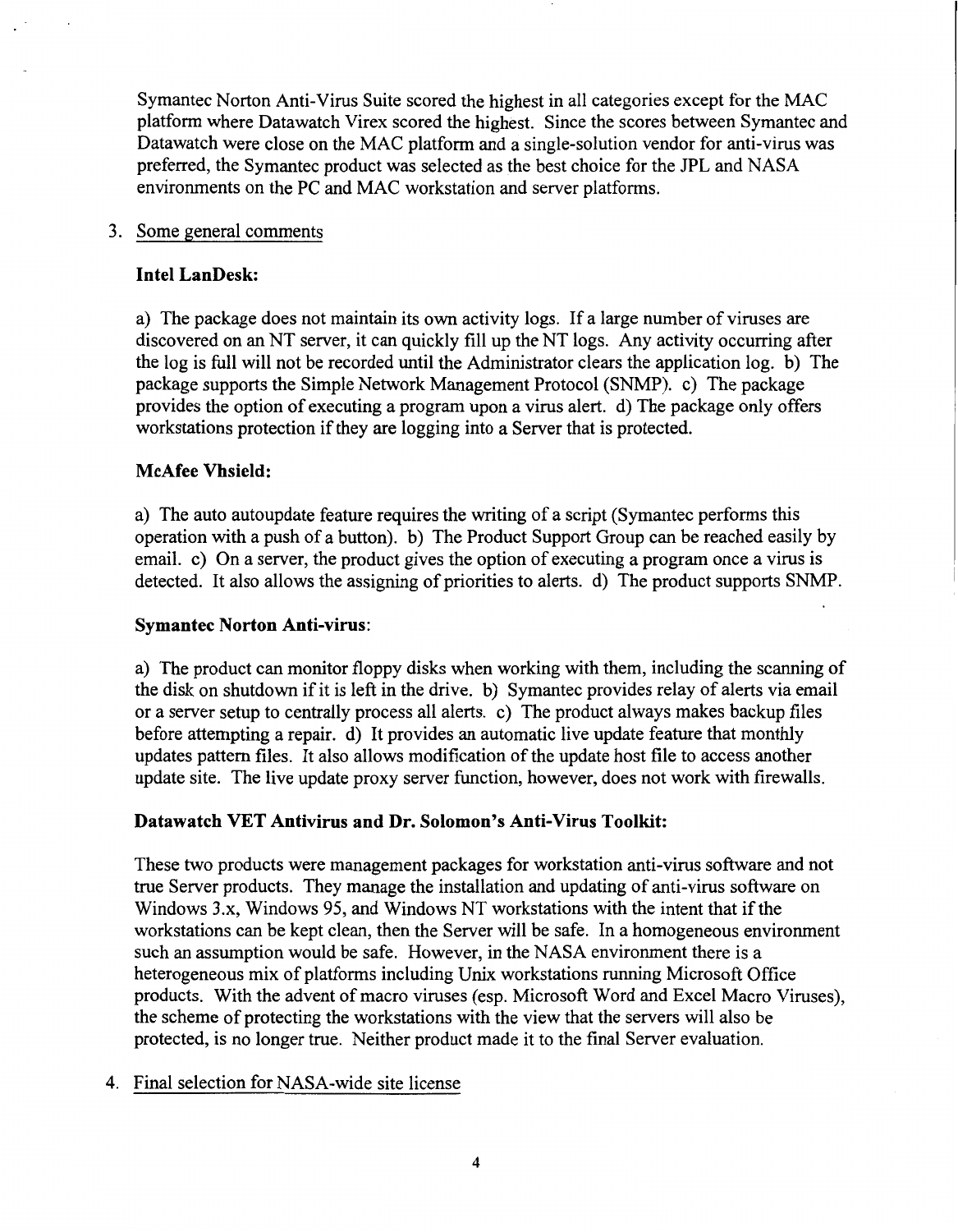After rigorous testing and evaluation of the products against the JPL and NASA requirements, Symantec's Norton Antiv-Virus software was selected. While all the products performed well, Symantec performed the best overall. Out of the twenty-five criteria requirements, Intel and McAfee met twenty-two of them and Symantec met twenty-four.

## *<sup>0</sup>***Re-testing of Selected Product for Deployment Issues/Problems**

#### 1. Testing for deployment

After the selection process, a deployment plan was implemented. Symantec had just released a major upgrade to its product shortly after its selection. Testing on the new version was needed immediately since the anti-virus deployment was scheduled.

Testing was extended to include other OS's and platforms. Besides the original OS's (NT **4.0** SP3+ server, Novell 3.12, Windows 95, Windows3.x/DOS and MAC 8100 OS 7.5.1), testing included Windows  $3.1x/DOS$ , NT  $3.51$  SP5, NT  $4.0$  SP3+ workstations on various brands of PCs, other MAC workstations with OS 7.1 through 7.6, and a Novell 4.1 1 server. Not tested were multi-processor NT and Novell Servers due to lack of their availability. Deployment issues were the focus of this testing—uninstalling previous anti-virus software, installing the Symantec software, standard configuration parameters and update procedures. The testing included identifying problems and concerns during and following installation on the various platforms and OS's. The issues and problems were noted and incorporated into the user documentation. A knowledge-base is also being developed for keyword searching.

#### 2. Deployment test team

Testing was divided between the NCS Group, JPL Helpdesk Core Product Group and SAs who volunteered to assist. During the deployment test phase, several problems were encountered that were not discovered in the evaluation phase.

### 3. Problems encountered

The following problems, some specific to JPL, were discovered:

- a) The live update process needed to be re-configured to access a local ftp site for updates rather than the Symantec site so that updates could be tested prior to their release to the JPL community.
- b) There were no live updaters for MACs or for Novell servers. A work-around solution for MACs was to send out messages to MAC users when updates were available on the MAC support server for downloading and rely on the users to get the new files; the solution for Novell servers in the NDS Tree, was to have the software installed in the same location on all servers (SYS:System\Nav directory), then have the updates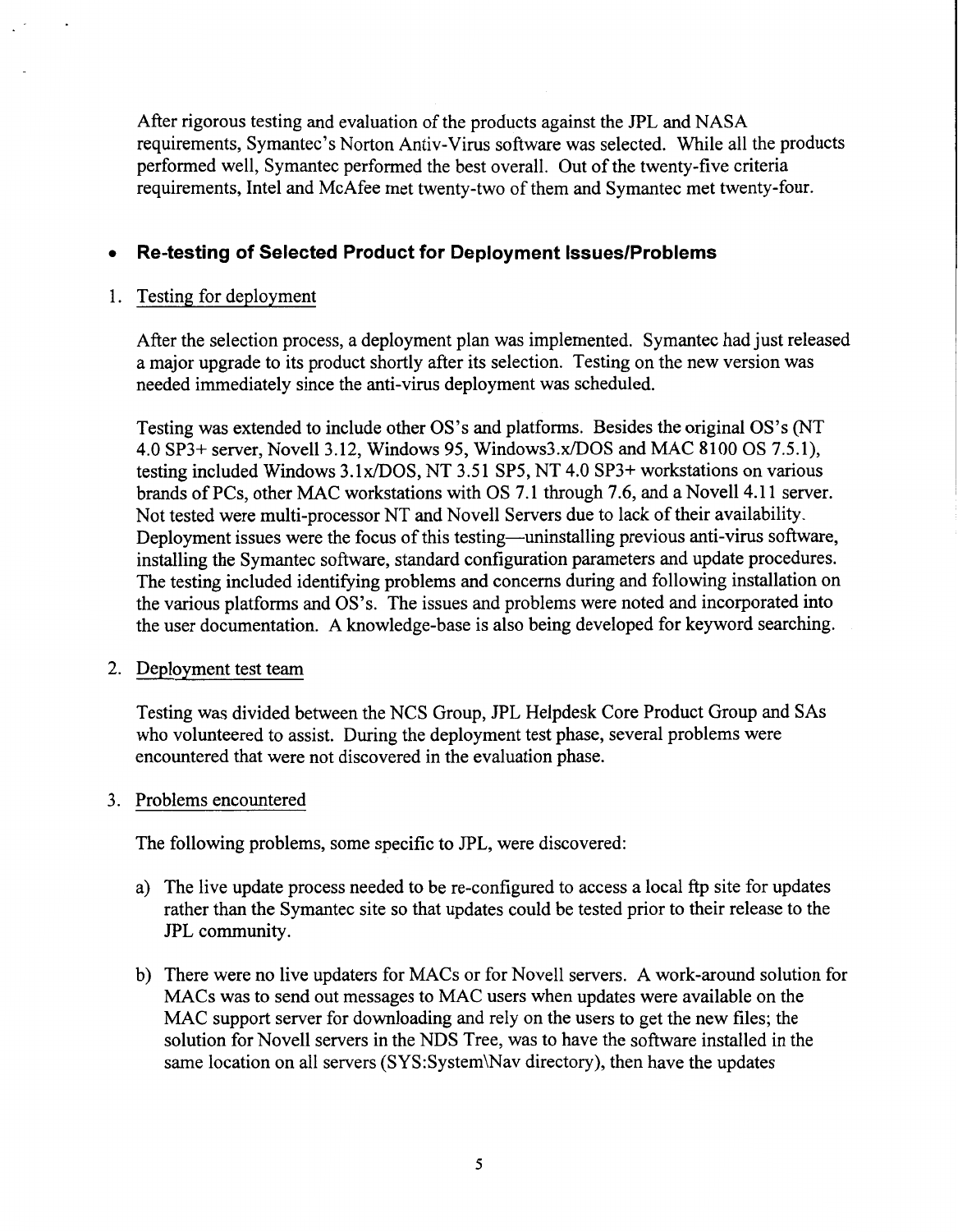replicated to the servers from the master server. For Novel1 servers not in the NDS Tree, the SAs would be notified of updates so they could manually download them.

- c) Security firewalls required a work-around for accessing the local ftp site. Unfortunately, the proxy server option did not function in the live-updater. The solution for this problem was to rebuild a specific live update package for workstations behind a firewall. For each firewall, the live update parameters would include the name of the ftp site (Number field) and the Login Name. Since the live-update software would not allow special characters in the Login Name field *(viz.* the '@' symbol), an additional step was needed which had the proxy server transpose a '!' into an ' $\omega$ ' symbol. The proxy server name was placed in the Number field. All PCs behind the firewall were given this new update host file.
- MACs needed to have the initial memory size increased to 4MB or greater to install the product with the later virus pattern files. The original size caused the MAC to fail during installation due to memory constraints. The problem was not discovered during the initial phase as the pattern files were smaller. This memory increase had to be built into the software and repackaged into a compressed format. The Symantec Anti-Virus for Macintosh (SAM) intercept updater was used to allocate additional memory space for itself to accommodate the larger virus pattern files. The Administrator Tool was used to create a complete package for the MAC that included the standard software, updated pattern files and the SAM intercept updater.
- PCs using Win3.lx/DOS running Lotus cc:Mail needed to have the win.ini file modified in the Symantec section, changing the Share from 1 to 0.
- Due to limited resources, testing was not performed on dual processor servers or workstations. Testing was also not performed on NT Alpha stations.

#### *0*  **Deploying the Product**

# 1. Deployment documentation

Documentation with screen images both for uninstalling old products and installing the new product was written and tested for the JPL/NASA environment. The documentation required several review and testing cycles to ensure that it was easy to follow, especially for the novice, to limit the number of Helpdesk case calls for basic installation assistance. More attention could then be focused on the expected virus calls that the anti-virus software would find during installation and on other user specific issues or problems.

## **2.**  Deployment process

The deployment process required enlisting support of the SAs, to augment the Helpdesk support personnel. The number of available Helpdesk personnel was insufficient to handle the expected large number of virus and installation calls on initial deployment. It was decided that support from the SAs was essential for a successful deployment.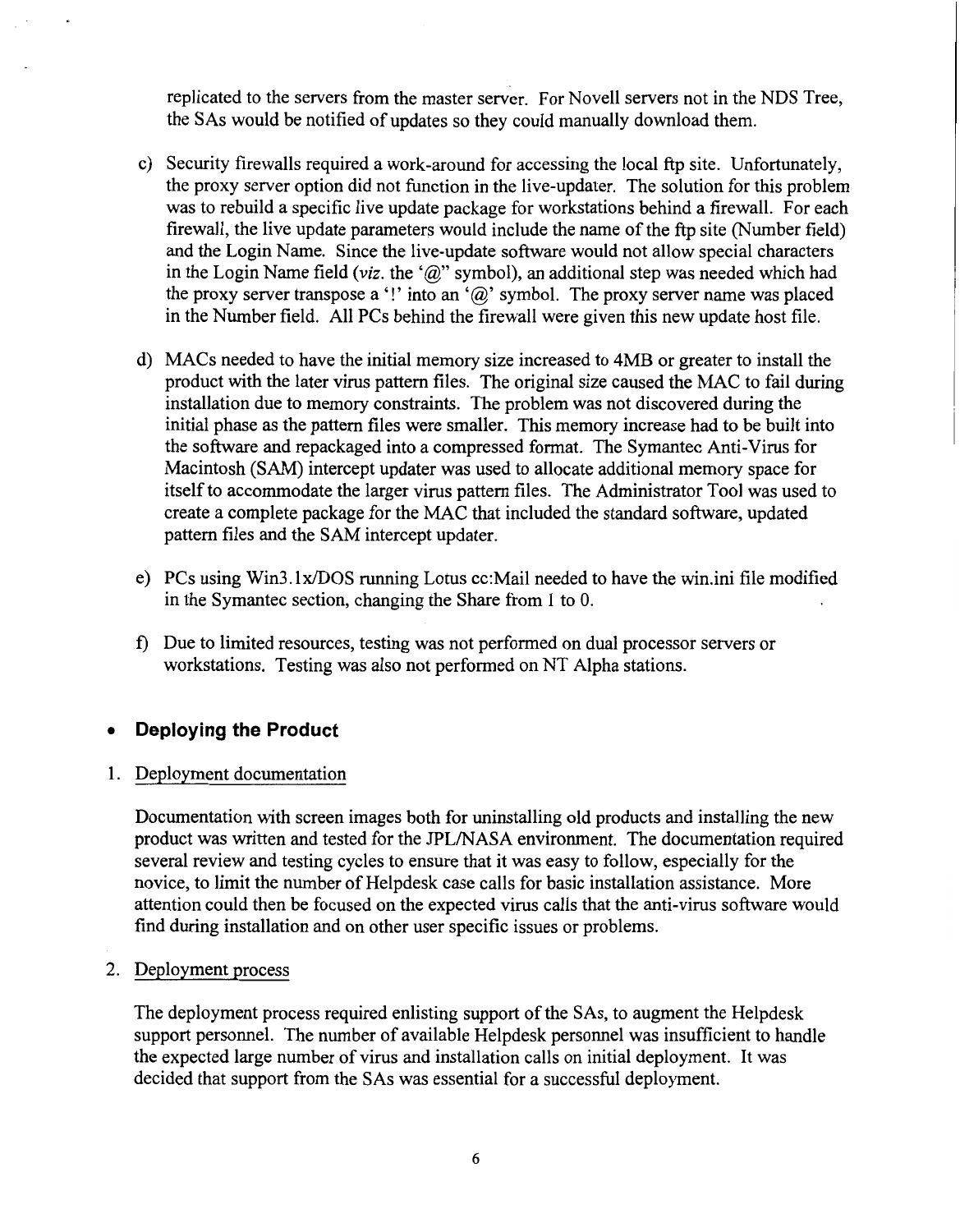Two information sessions, one for the general community and one for SAs were given. At both sessions handouts were distributed which briefly described where to get the anti-virus software and the installation documentation, and how to install the product on each of the PC and MAC platforms. The sessions were well received and the SAs agreed to assist in deploying the product. Enlisting the support of the SAs was critical as they would be the ones performing the majority of installations.

Another critical area was having sites readily available where SAs and users could download and install the software. JPL did not want a huge network load increase from users accessing the servers all at once. The load on the servers and the backbone by a large number of users trying to install the product simultaneously could potentially cripple other networking activities. Three platforms were setup for providing the software: a) Helpdesk servers for MACs and PCs; b) Andrew File System (AFS) for users on AFS servers; c) Security web server. This last platform proved to be the most effective means for providing the software. It created less network load, fewer problems and glitches during installation. The product was zipped into a single compressed executable which then could be downloaded and executed on a server or workstation. Running the setup from the Helpdesk servers resulted in installation problems for users when the network load was high.

### *0* **Helpdesk** & **Troubleshooting**

Problems encountered:

- 1. Uninstalling the current anti-virus software on MACs required manually removing the extensions, including the hidden files of the software. However, it should be noted that no problems were encountered if they were not removed.
- **2.** Uninstalling the McAfee Vshield anti-virus software on PCs created problems if the user was also using Remedy and removed the shared files. Remedy had to be re-installed if the shared files were removed. The uninstall documentation included a warning about this problem and suggested that shared files not be removed.
- **3.** During the deployment phase, the Helpdesk support staff was to be trained on how to download and install the anti-virus software. The NCS Group and the Core Products Support Group were to be used for second level support. However, the reality was that the NCS Group handled the majority of the calls and trouble-shooting issues as the SAs and the Helpdesk personnel were concurrently being outsourced and were in a stage of transitioning to a new contracting company. The result was a lack of training for Helpdesk personnel.
- **4.** Maintaining current updates lagged. Since updates needed to be tested for the JPL environment and there were insufficient personnel to do this during the outsource transition period, updates were slow to be placed on the JPL ftp live-update site.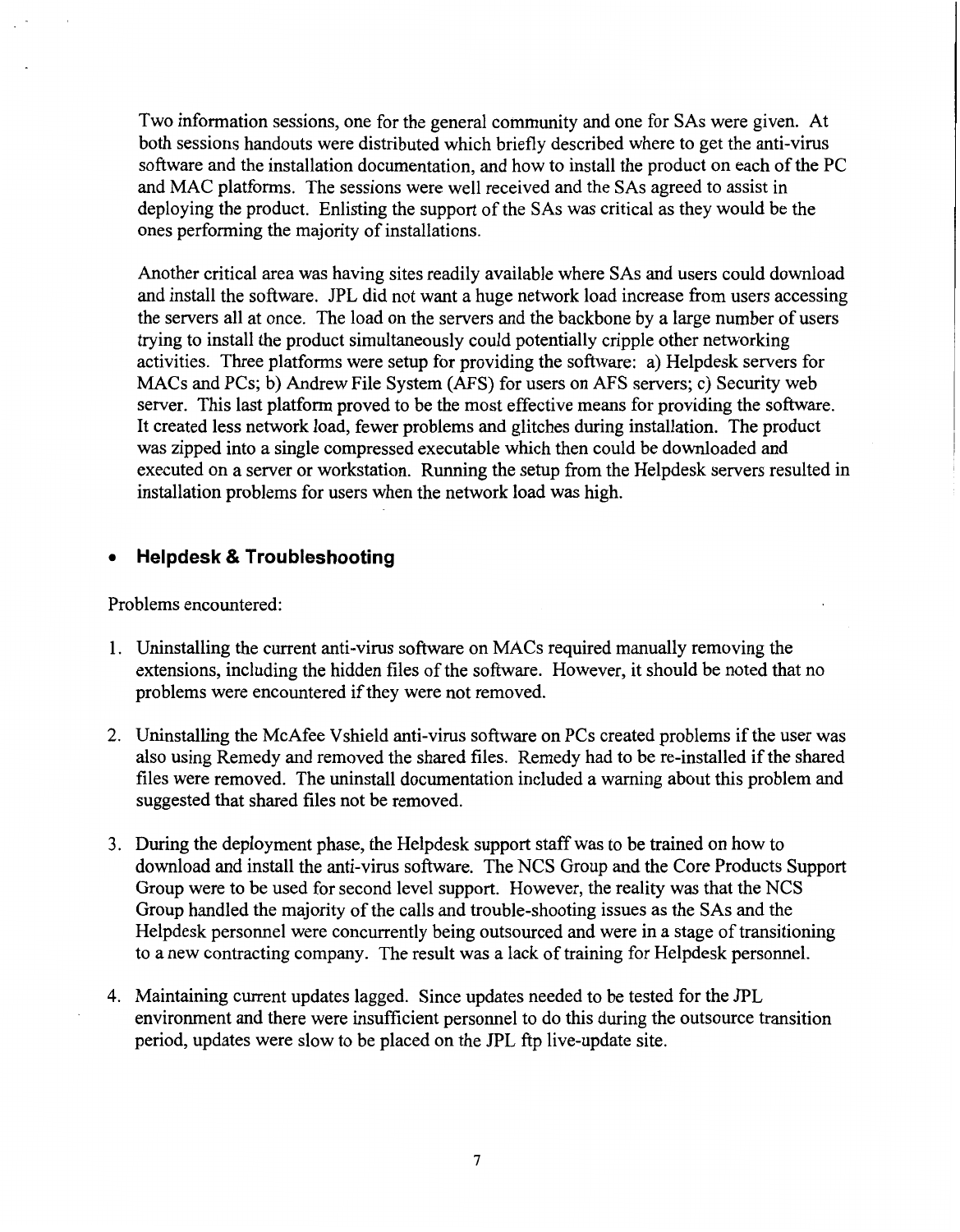- 5. An installation on a dual processor ALR NT40 server caused the server to crash. The only way to resolve the problem was to reinstall the product during a non high-use time and get a core dump from the server and send it to Symantec for inspection.
- *6.*  It was discovered after the deployment, that scanning of MAC volumes on an NT server would only catch macro viruses. Symantec acknowledged the problem and suggested that MAC volumes on servers be regularly scanned using a protected MAC workstation.
- *7.*  The script for performing the live updates needed revision to make sure the registry on NT and Windows 95 machines acknowledge the latest date and time stamp of updates.
- **8.**  The helpdesk server required upgrading to handle the heavier load of requests and accesses due, in part, to being the primary point for obtaining virus protection software. This problem was not discovered until several users began performing simultaneous installs from the server. The Security web server then became the primary source for the software.

#### *0*  **Lessons Learned**

Many lessons were learned in tackling a major deployment of a core software product.

- 1. Testing needed to be more inclusive prior to deployment. The problems encountered with the Macs, Mac volumes on the NT servers, and the Dual Processor NT stations could have been caught with more time and resources used in the testing phase.
- 2. The training of Helpdesk personnel should be completed prior to the deployment. Some of the users felt they were going in circles getting someone fiom the Helpdesk to come out and support them with the installation when they had problems. Also, more Helpdesk personnel should be assigned to answering calls for assistance during the initial deployment phase.
- **3.**  The Helpdesk server was not robust enough to handle a large number of simultaneous requests to perform a software setup. A better solution was creating a compressed executable package that could be downloaded from a web server then executed.
- 1. Having three sites for downloading/installing the software proved a problem for configuration control. A replicated web site on a fast server with pointers to it from the other locations appears to be a more viable solution for making sure that all users are getting the latest supported software and documentation.

#### *e*  **Acknowledgements**

I wish to thank members of the NCS Group for their inputs and assistance: Brent Mead, NCS Group Supervisor, who led the effort in evaluating and procuring the cross-platform anti-virus software and ensuring the deployment dates were met, Tom Dearmond, Group Leader, Bahram Chaudhry, Russell Kirkpatrick, Charles Mobley, Behshad Sedighi and Josef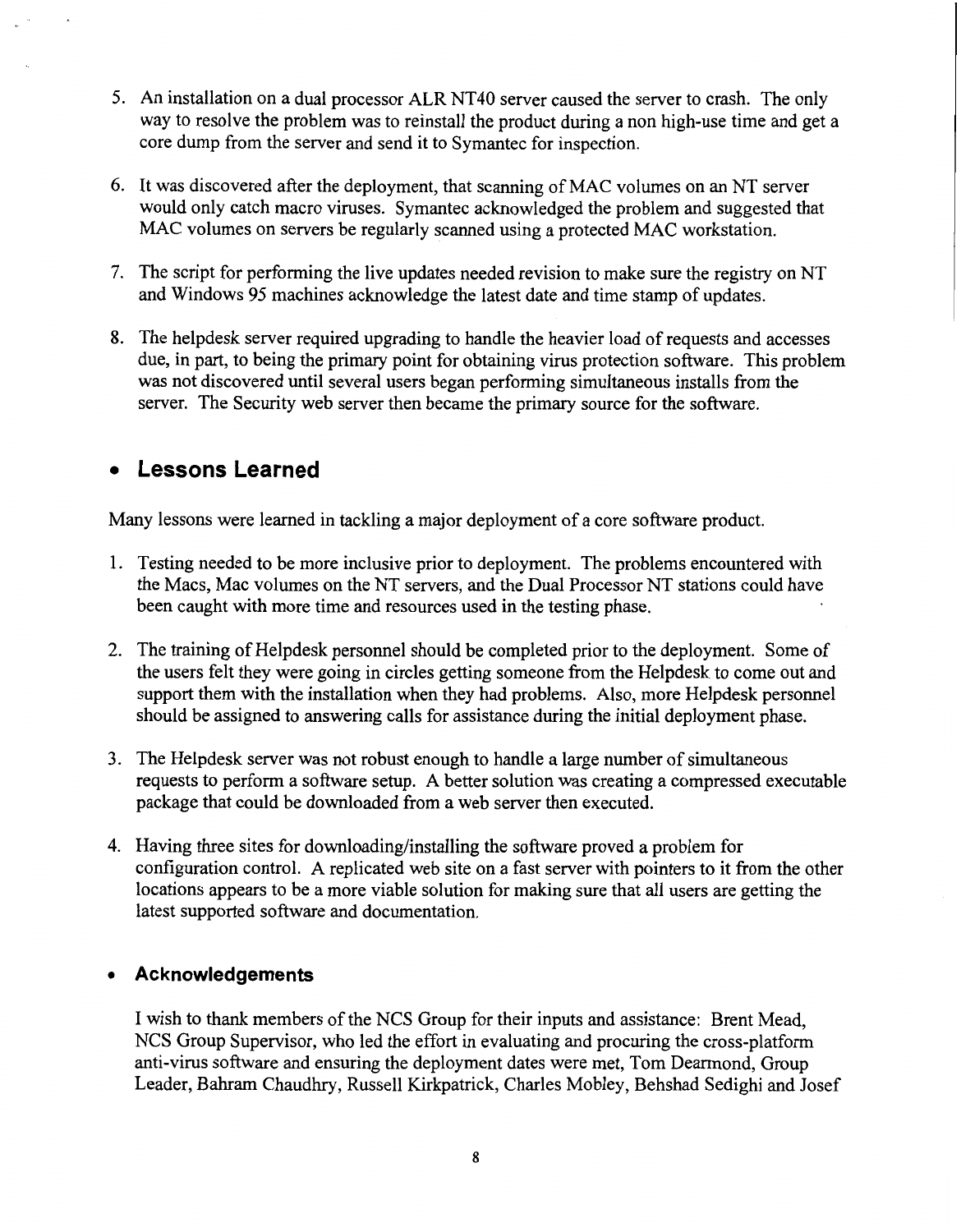Sherif. I also wish to thank the team of software evaluators for their efforts: The Core Products Group Leader, Alan Stepakoff who led the testing and deployment effort, Darrell Duley, Jeff Knecht, Jack Kobzeff, Joel Petz, Saeed Shapourifar, Martin Short and the tireless efforts of Doug Gordon who also setup the FTP update site.

# **APPENDIX**

# Criteria For Screening Anti-Virus Software

#### **Performance (Weight 40%)**

Performance is a key issue for the use of any type of software, it is particularly important when deciding on a virus protection package. There are a number of performance issues that must be addressed when considering an anti-viral package. The following are critical criteria:

- 1. **Is** this package user friendly? (Wt. 1.9)
	- a. How easy is it to install? (Wt.38)
	- b. How long does it take to install? (Wt.38)
	- c. Can it be uninstalled? (Wt.38)
	- d. How easy is it to use? (Wt.38)
	- e. How long does it take to run? (Wt.38)
- 2. Does this package provide memory resident virus protection? (Wt. 1.9)
- 3. Can this package support non-direct disk access (e.g. zip, jaz, Bournulli, tapes)? (Wt. 1.9)
- 4. Can this package be configured to automatically (timed run/off peak hour) schedule hard drive scanning? (Wt. 1.9)
- 5. Does this package provide boot sector protection? (Wt. 1.9)
- *6.*  Does this package provide virus alert capabilities (workstation and network)? (Wt. 1.9)
- 7. Is this package capable of providing centralized network administration? (Wt. 1.9)
- 8. Does this package have the capability of automatically preempting scanning for more critical system tasks? (Wt. 1.9)
- 9. Can this package be configured not to allow infected files to be copied or run? (Wt. 1.9)
- 10. Does this package detect and eradicate viruses including variants, e.g., polymorphic, stealth, multipartite, and encrypted viruses? (Wt. 1.9)
- 11. Does this package detect and eradicate macro viruses? (Wt. 1.9)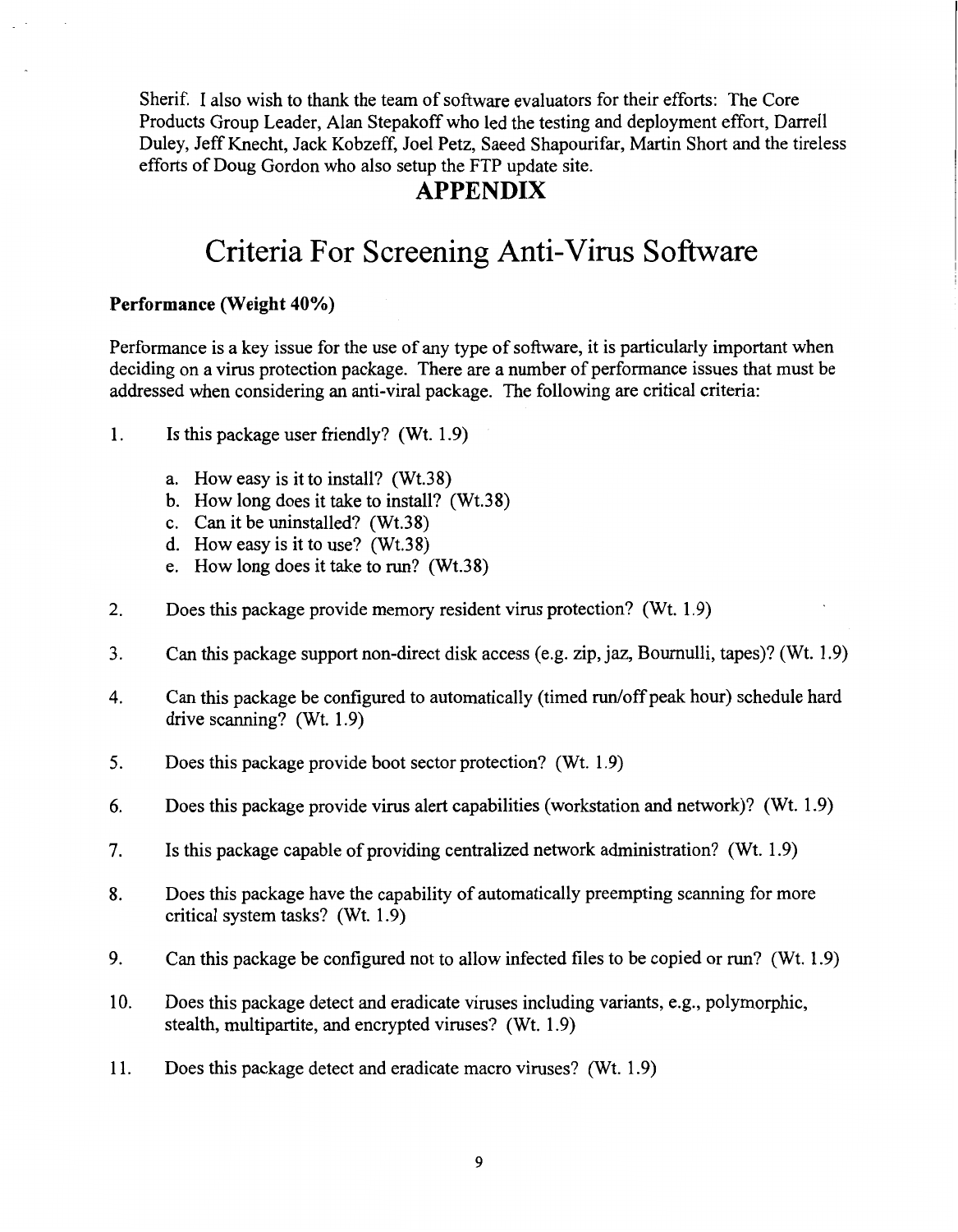- 12. Does this package allow files to be selected for scanning by type using custom as well as standard file extensions? (Wt. 1.9)
- 13. Does this package create activity logs? (Wt. 1.9)
- 14. Can this package be configured to scan for virus-like activity (unknown viruses)? (Wt. 1.9)
- 15. Is this package capable of inoculating files? (Wt. 1.9)
- 16. Is this package capable of restoring files? (Wt. 1.9)
- 17. Can this package be configured to deny network access unless anti-virus software is running on the workstation? (Wt. 1.9)
- 18. Does this package provide transaction monitoring? (Wt. 1.9) What impact does this have on server performance?
- 19. Is this package capable of interoperating with existing software products? (Wt. 1.9) What impact does it have on installed (running) software?
- 20. Is this package capable of scanning compressed and archived files? (Wt. 1.9)
- 21. Does this package allow for the creation of a rescue diskette? (Wt. 1.9)

#### **Reliability (Weight 20%)**

The reliability of the anti-viral package is an important issue. How consistent is this anti-viral package compared to similar products?

- 1. Is this package self-examining? (Wt. *5)*
- **2.** Does this package perform consistently on different configurations? (Wt. *5)*
- **3.** What is this the detection rate of this package? (Wt. *5)*
- 4. Does this package give false positive indicators? (Wt. 5)

#### **Maintainability (Weight 20%)**

Maintainability of the software is another issue that must be addressed. The following are maintenance issues that must be addressed:

1. Does the vendor stay abreast of current virus threats; covers all known viruses; releases periodic product updates? (Wt. 10)